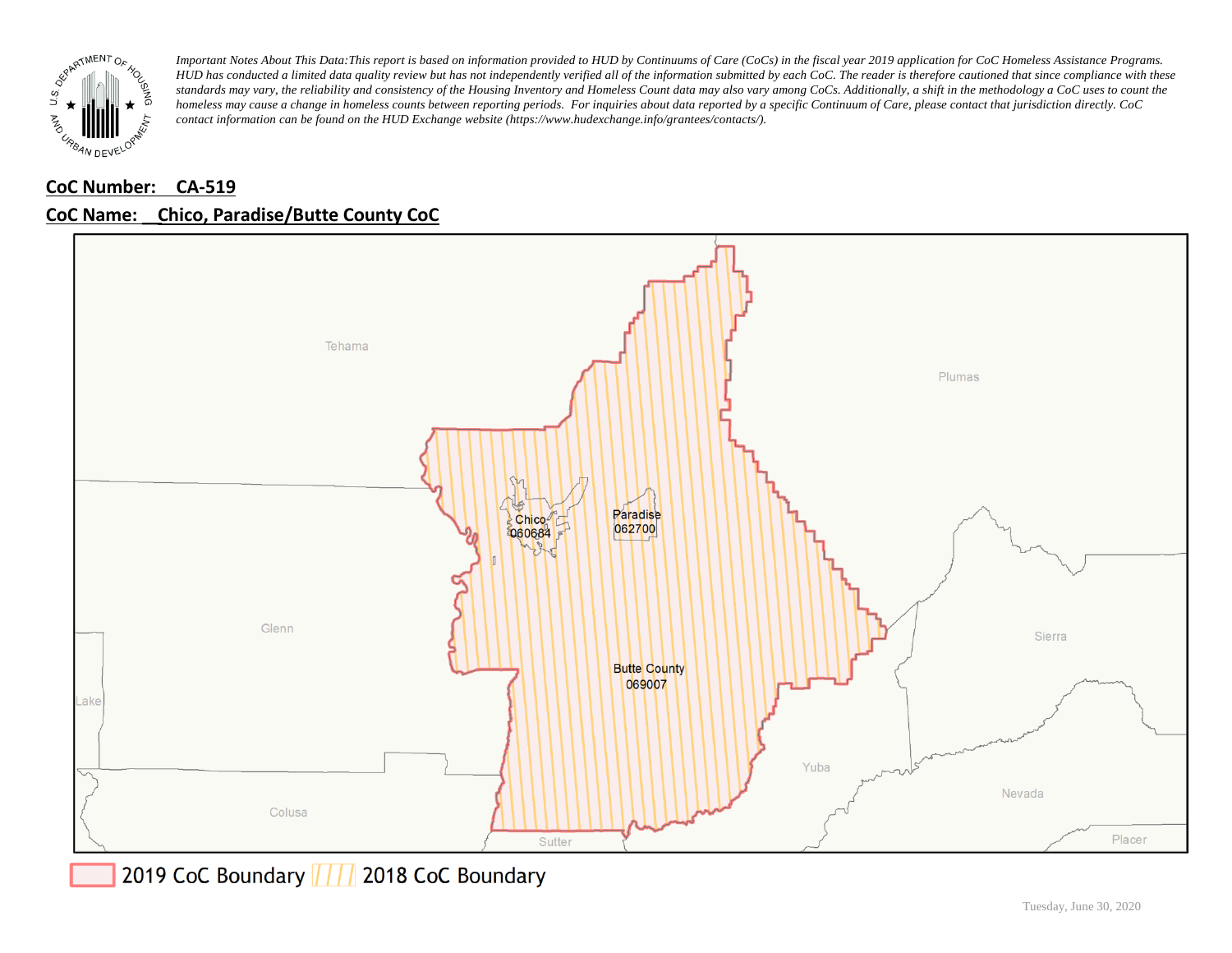

#### **CoC Number: CA-519**

#### **CoC Name: \_\_ Chico, Paradise/Butte County CoC**

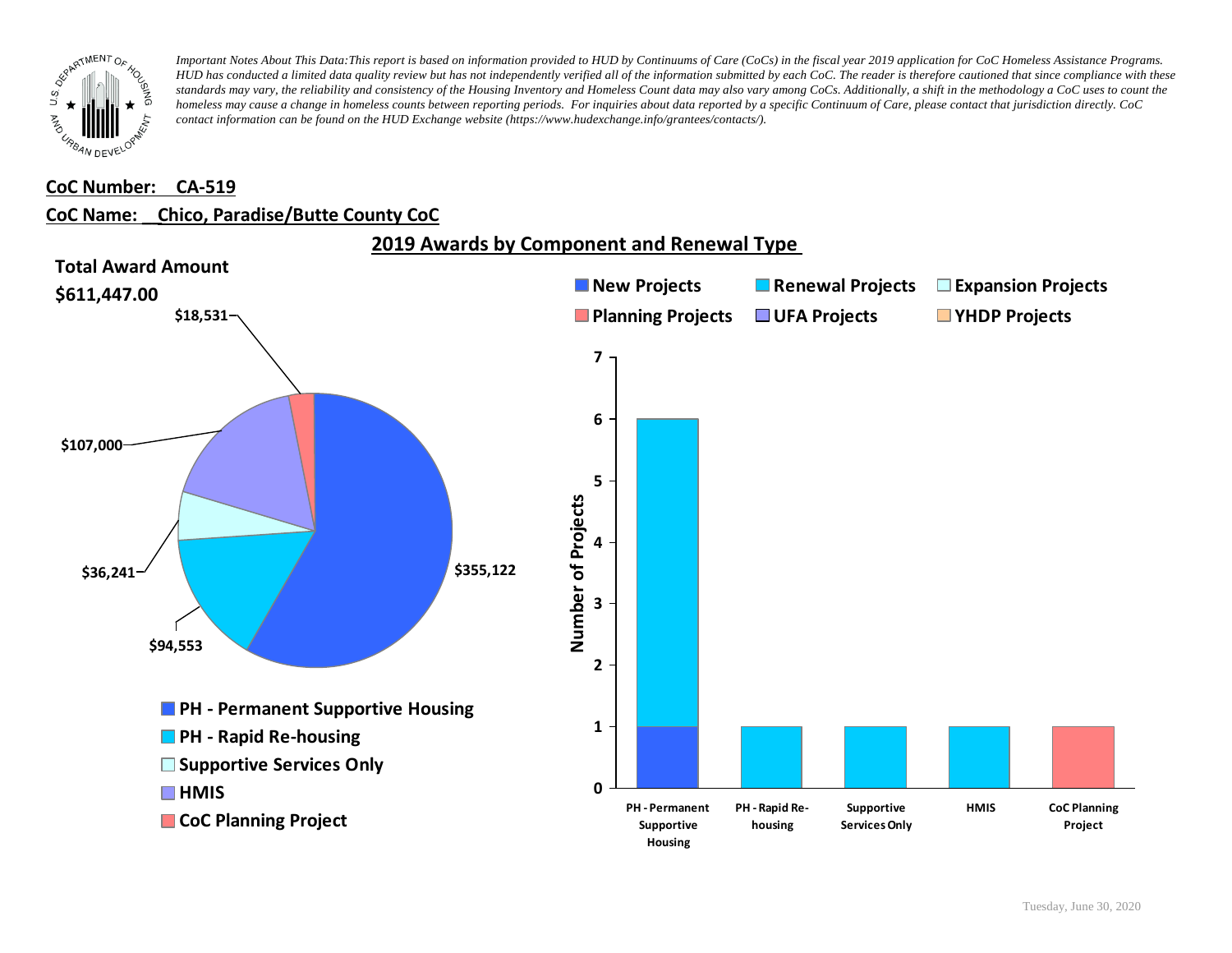

### **CoC Number: CA-519**

## **CoC Name: \_\_ Chico, Paradise/Butte County CoC**



## **2019 Housing Inventory Summarized by Target Population and Bed Type**

<sup>1</sup> Adult & Child Beds refer to beds for households with one adult (age 18 or older) and at least one child (under the age of 18).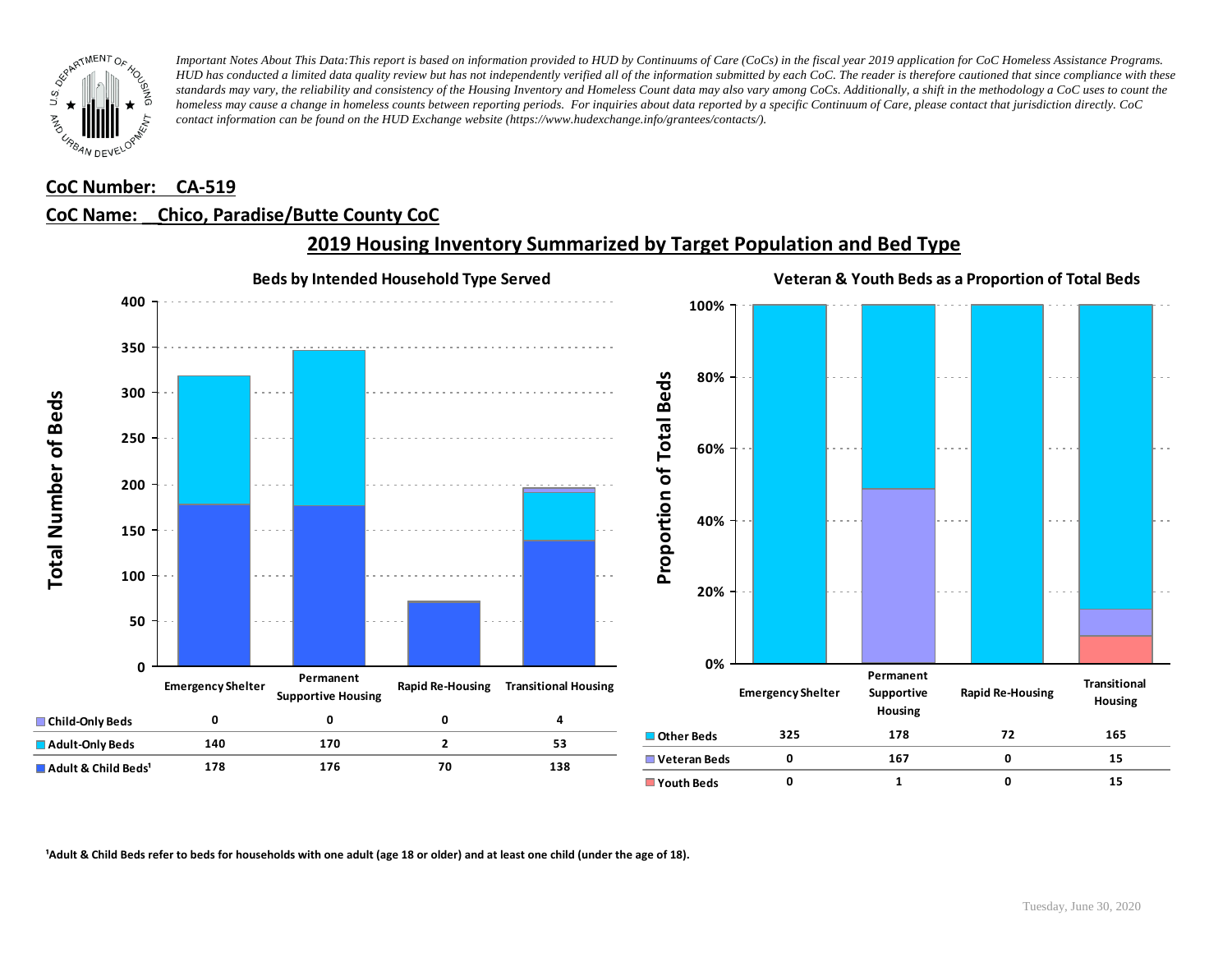

#### **CoC Number: CA-519**

#### **CoC Name: \_\_ Chico, Paradise/Butte County CoC**

# **2019 Point in Time Count Summarized by Household Type**



\* Safe Haven programs are included in the Transitional Housing category.

¹This category includes single adults, adult couples with no children, and groups of adults. ²This category includes households with one adult and at least one child under age 18.

³This category includes persons under age 18, including children in one-child households, adolescent parents and their children, adolescent siblings, or other household configurations composed only of children.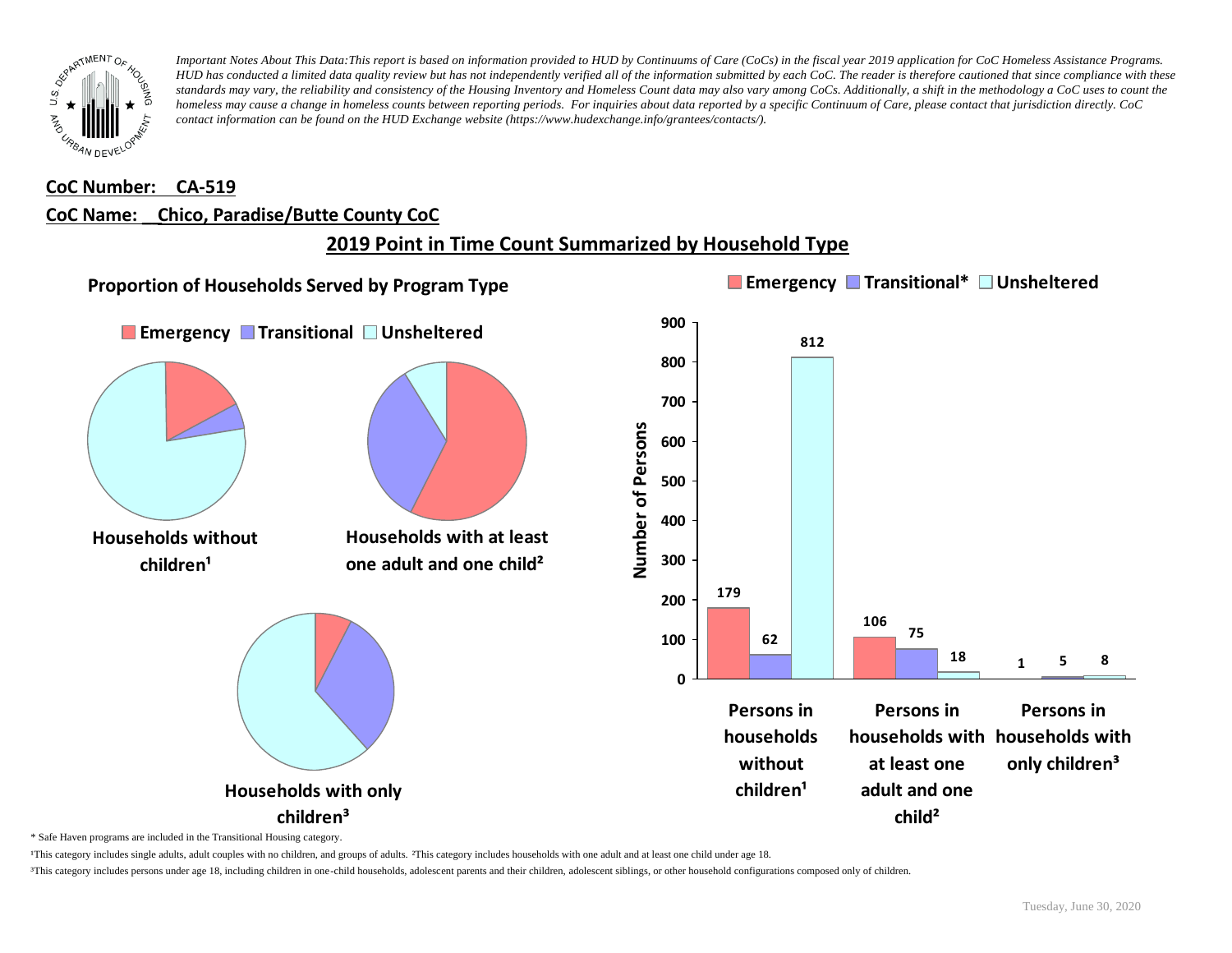

# **CoC Number: CA-519 CoC Name: \_\_ Chico, Paradise/Butte County CoC**



## **2019 Point-In-Time Count Proportion of Persons in each Age Group by Household Type**

\* Safe Haven programs are included in the Transitional Housing category.

¹This category includes single adults, adult couples with no children, and groups of adults. ²This category includes households with one adult and at least one child under age 18.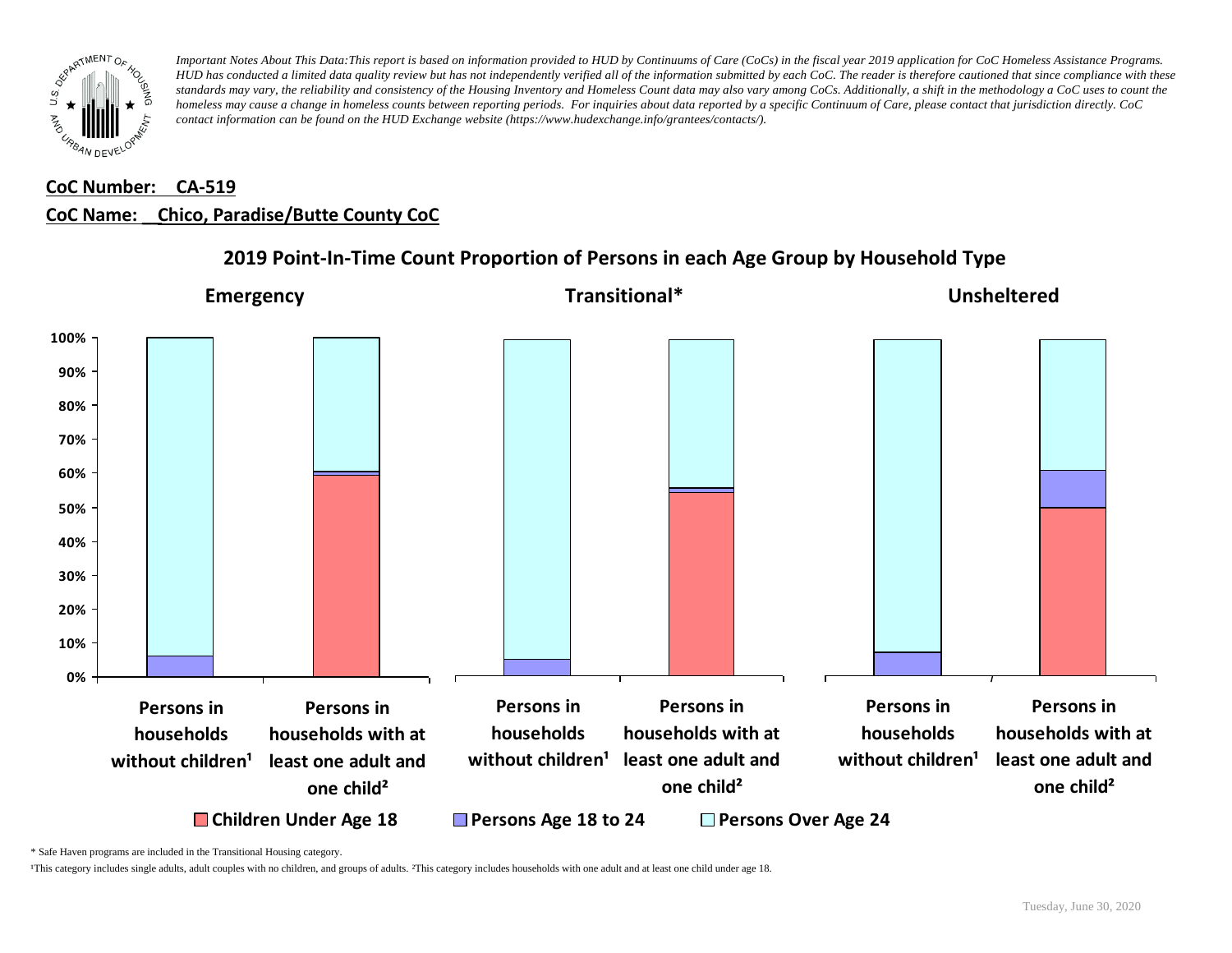

### **CoC Number: CA-519**

### **CoC Name: \_\_ Chico, Paradise/Butte County CoC**



**2019 Point in Time Count Summarized by Chronically Homeless by Household Type**

\* Safe Haven programs are included in the Transitional Housing category.

¹This category includes single adults, adult couples with no children, and groups of adults. ²This category includes households with one adult and at least one child under age 18.

³This category includes persons under age 18, including children in one -child households, adolescent parents and their children, adolescent siblings, or other household configurations composed only of children.